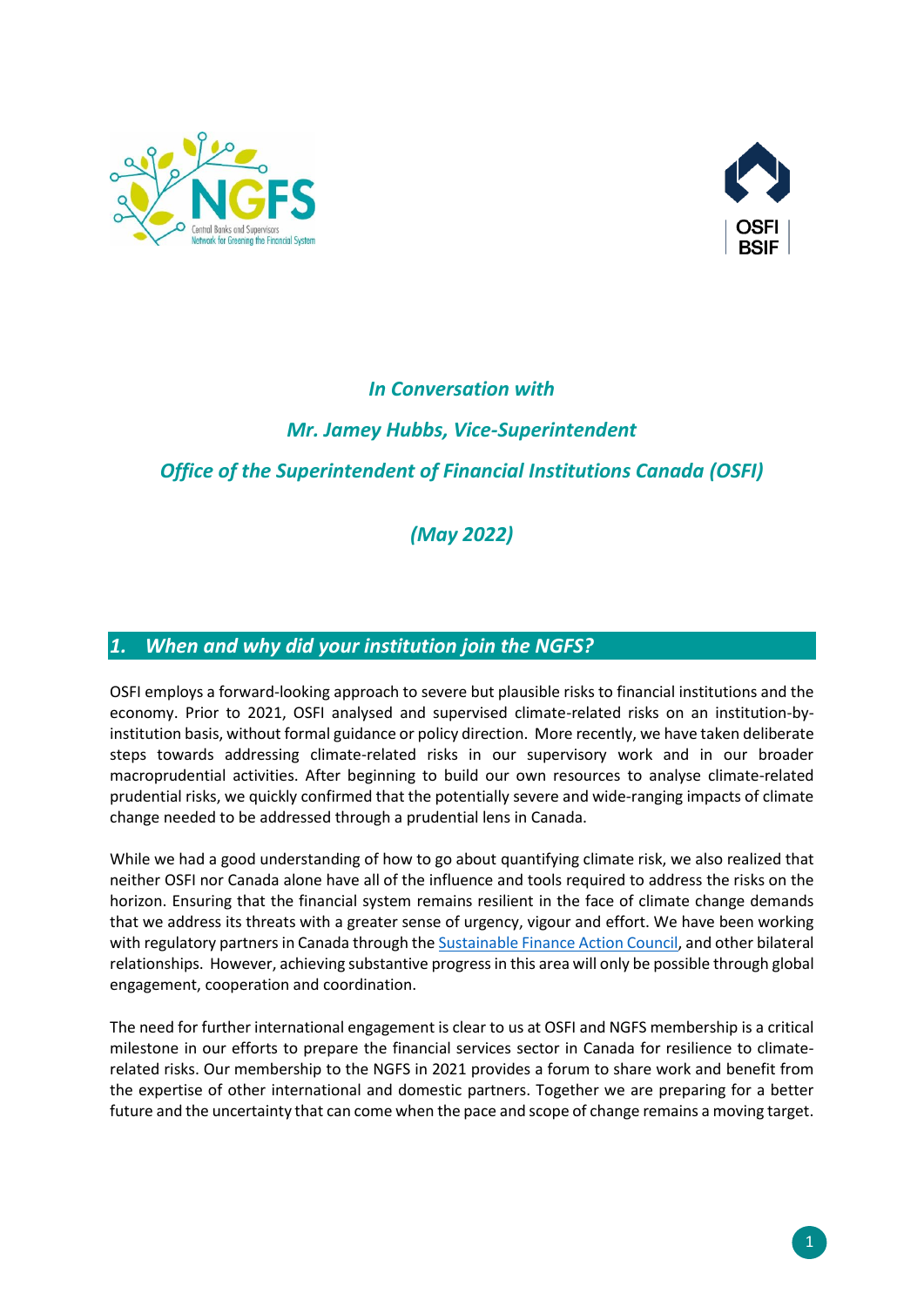## *2. Can you share with us the key elements of OSFI's climate strategy and how it fits into the broader national strategy in your jurisdiction?*

Canada's climate plan is guided by Environment and Climate Change Canada, which most recently articulated the country's [2030 Emissions Reduction Plan.](https://www.canada.ca/content/dam/eccc/documents/pdf/climate-change/erp/Canada-2030-Emissions-Reduction-Plan-eng.pdf) This plan describes the next steps to combat climate change and brings sustainable, lasting economic prosperity to Canada. OSFI's climate strategy recognizes the broader imperative but is prudentially focused on safeguarding Canada's financial system as the world pursues net zero emissions by 2050. In particular, OSFI works towards improving the capabilities of federally regulated financial institutions to manage climate-related risks. We have recently increased our focus on climate risk, including the formation of a new division within OSFI, the Climate Risk Hub, which has dedicated resources to advance our climate risk strategy. Key elements of our strategy include developing guidance for climate risk management and disclosure expectations, advancing data and scenario analysis capabilities, and engaging with stakeholders.

Our climate risk management guidance started with an industry [discussion paper in 2021,](https://www.osfi-bsif.gc.ca/Eng/osfi-bsif/med/Pages/clmt-rsk_nr.aspx) which focused on building awareness and seeking feedback of climate-related risks. Many respondents were in the early stages of assessing these risks and there was general agreement that any new guidance be principles-based and aligned with global standards while considering the Canadian resource-based economic context. We are developing climate risk guidance focusing on incorporating climate-related risks into the governance, strategic and risk management processes of regulated entities, increasing the financial and operational resilience of institutions and articulating climate-related disclosure expectations. Our guidance will be principles-based, consistent with expectations set by international standard-setters and our own consultations. We plan to issue this guidance for consultation this spring (2022) for implementation by the year's end. We also plan for iterative updates going forward as we and the industry build capabilities, expectations and as risks evolve.

Data management and analytics are currently key overall strategic priorities at OSFI, underpinning strong regulation and effective supervision. We are implementing a medium-term strategy to restructure our data environment and improve our data and analytics capabilities. For climate-related risk, we are conducting a data gap analysis of our existing data and will target obtaining supplemental information to provide us with a comprehensive view of applicable climate risk exposures. Our early involvement with the NGFS Bridging the Data Gaps Workstream<sup>i</sup> is proving invaluable in our efforts towards striving for reliable and comparable data.

Scenario analysis has also been a key component of our strategy. In January we published the results of a [pilot project on climate transition risk scenario analysis,](https://www.osfi-bsif.gc.ca/Eng/osfi-bsif/med/Pages/clrsk-mgm_nr.aspx) which we conducted jointly with the Bank of Canada. The exercise was instrumental in understanding the capabilities of institutions and the financial sector's potential exposure to a range of risks that may come with a transition to a low-carbon economy. This work was a critical step toward building risk management capability and awareness among regulated entities, thereby promoting financial resilience through the transition. Looking forward, we plan to expand the scope of our work to develop standardized scenario analysis exercises for our institutions to leverage.

From a stakeholder engagement perspective, climate change and climate-related risks are complex issues that require collaboration with multiple stakeholders. We will implement an engagement strategy that includes working closely with financial sector industry participants, domestic regulatory partners, and international regulators and standard setters. The NGFS and member institutions are key partners along a climate risk path we will all take together.